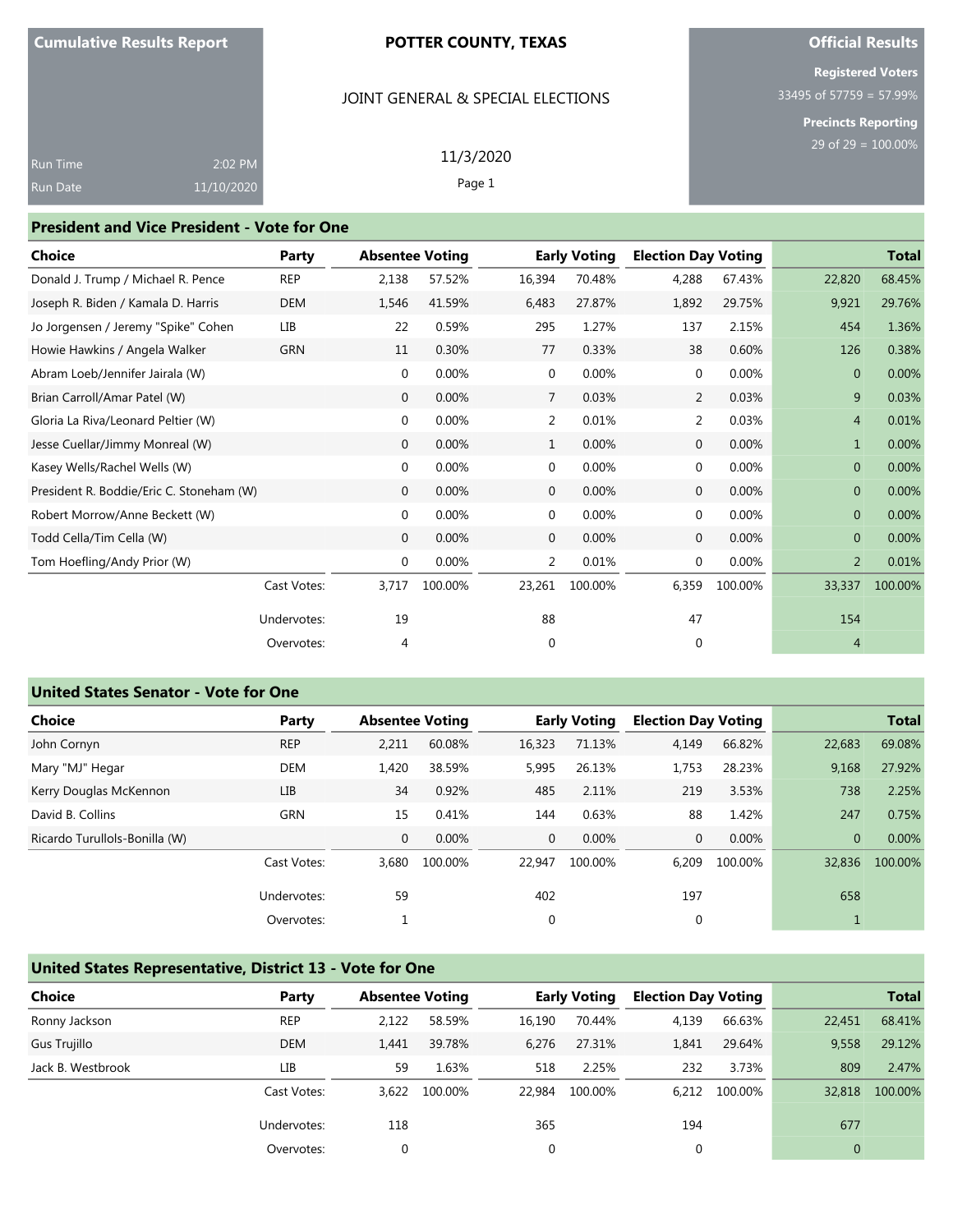## JOINT GENERAL & SPECIAL ELECTIONS

11/3/2020 Page 2

# **Official Results**

**Registered Voters** 33495 of 57759 = 57.99%

**Precincts Reporting**

| Run Time | 2:02 PM    |
|----------|------------|
| Run Date | 11/10/2020 |

#### **Railroad Commissioner - Vote for One**

| <b>Choice</b>       | Party       | <b>Absentee Voting</b> |         | <b>Early Voting</b> |         | <b>Election Day Voting</b> |         |        | <b>Total</b> |
|---------------------|-------------|------------------------|---------|---------------------|---------|----------------------------|---------|--------|--------------|
| James "Jim" Wright  | <b>REP</b>  | 2,154                  | 59.88%  | 16,083              | 70.81%  | 4,078                      | 66.56%  | 22,315 | 68.80%       |
| Chrysta Castañeda   | <b>DEM</b>  | 1,357                  | 37.73%  | 5,856               | 25.78%  | 1,710                      | 27.91%  | 8,923  | 27.51%       |
| <b>Matt Sterett</b> | LІВ         | 59                     | 1.64%   | 544                 | 2.40%   | 237                        | 3.87%   | 840    | 2.59%        |
| Katija "Kat" Gruene | <b>GRN</b>  | 27                     | 0.75%   | 229                 | 1.01%   | 102                        | 1.66%   | 358    | 1.10%        |
|                     | Cast Votes: | 3,597                  | 100.00% | 22,712              | 100.00% | 6,127                      | 100.00% | 32,436 | 100.00%      |
|                     | Undervotes: | 142                    |         | 637                 |         | 279                        |         | 1,058  |              |
|                     | Overvotes:  |                        |         | 0                   |         | $\mathbf 0$                |         |        |              |

## **Chief Justice, Supreme Court - Vote for One**

|             |                                                         | <b>Absentee Voting</b>        |                                      |                                  |                                                             |                                |                                                                    | <b>Total</b>                     |
|-------------|---------------------------------------------------------|-------------------------------|--------------------------------------|----------------------------------|-------------------------------------------------------------|--------------------------------|--------------------------------------------------------------------|----------------------------------|
|             |                                                         |                               |                                      |                                  |                                                             |                                |                                                                    | 68.33%                           |
|             |                                                         |                               |                                      |                                  |                                                             |                                |                                                                    | 28.82%                           |
|             |                                                         |                               |                                      |                                  |                                                             |                                |                                                                    | 2.85%                            |
|             |                                                         |                               |                                      |                                  |                                                             |                                |                                                                    |                                  |
|             |                                                         |                               |                                      |                                  |                                                             |                                |                                                                    | 100.00%                          |
| Undervotes: | 132                                                     |                               | 565                                  |                                  | 259                                                         |                                | 956                                                                |                                  |
| Overvotes:  | 0                                                       |                               | $\mathbf 0$                          |                                  | 0                                                           |                                | $\mathbf{0}$                                                       |                                  |
|             | Party<br><b>REP</b><br><b>DEM</b><br>LIB<br>Cast Votes: | 2.117<br>1.437<br>54<br>3.608 | 58.68%<br>39.83%<br>1.50%<br>100.00% | 16,042<br>6,162<br>580<br>22.784 | <b>Early Voting</b><br>70.41%<br>27.05%<br>2.55%<br>100.00% | 4,075<br>1.778<br>294<br>6.147 | <b>Election Day Voting</b><br>66.29%<br>28.92%<br>4.78%<br>100.00% | 22,234<br>9,377<br>928<br>32,539 |

## **Justice, Supreme Court, Place 6, Unexpired Term - Vote for One**

| <b>Choice</b> | Party       | <b>Absentee Voting</b> |         |        | <b>Early Voting</b> | <b>Election Day Voting</b> |         |          | <b>Total</b> |
|---------------|-------------|------------------------|---------|--------|---------------------|----------------------------|---------|----------|--------------|
| Jane Bland    | <b>REP</b>  | 2.185                  | 60.88%  | 16.541 | 72.77%              | 4,311                      | 70.35%  | 23,037   | 71.00%       |
| Kathy Cheng   | <b>DEM</b>  | 1.404                  | 39.12%  | 6.190  | 27.23%              | 1,817                      | 29.65%  | 9.411    | 29.00%       |
|               | Cast Votes: | 3.589                  | 100.00% | 22.731 | 100.00%             | 6.128                      | 100.00% | 32,448   | 100.00%      |
|               | Undervotes: | 151                    |         | 618    |                     | 278                        |         | 1,047    |              |
|               | Overvotes:  |                        |         | 0      |                     | 0                          |         | $\Omega$ |              |

## **Justice, Supreme Court, Place 7 - Vote for One**

| Choice                    | Party       |       | <b>Absentee Voting</b> |        | <b>Early Voting</b> |       | <b>Election Day Voting</b> |        | <b>Total</b> |
|---------------------------|-------------|-------|------------------------|--------|---------------------|-------|----------------------------|--------|--------------|
| Jeff Boyd                 | <b>REP</b>  | 2,113 | 59.25%                 | 16,120 | 70.93%              | 4,116 | 67.22%                     | 22,349 | 68.94%       |
| Staci Williams            | <b>DEM</b>  | 1.409 | 39.51%                 | 6,029  | 26.53%              | 1.745 | 28.50%                     | 9,183  | 28.33%       |
| William Bryan Strange III | LІВ         | 44    | 1.23%                  | 579    | 2.55%               | 262   | 4.28%                      | 885    | 2.73%        |
|                           | Cast Votes: | 3.566 | 100.00%                | 22.728 | 100.00%             | 6,123 | 100.00%                    | 32.417 | 100.00%      |
|                           | Undervotes: | 173   |                        | 621    |                     | 283   |                            | 1,077  |              |
|                           | Overvotes:  |       |                        | 0      |                     |       |                            |        |              |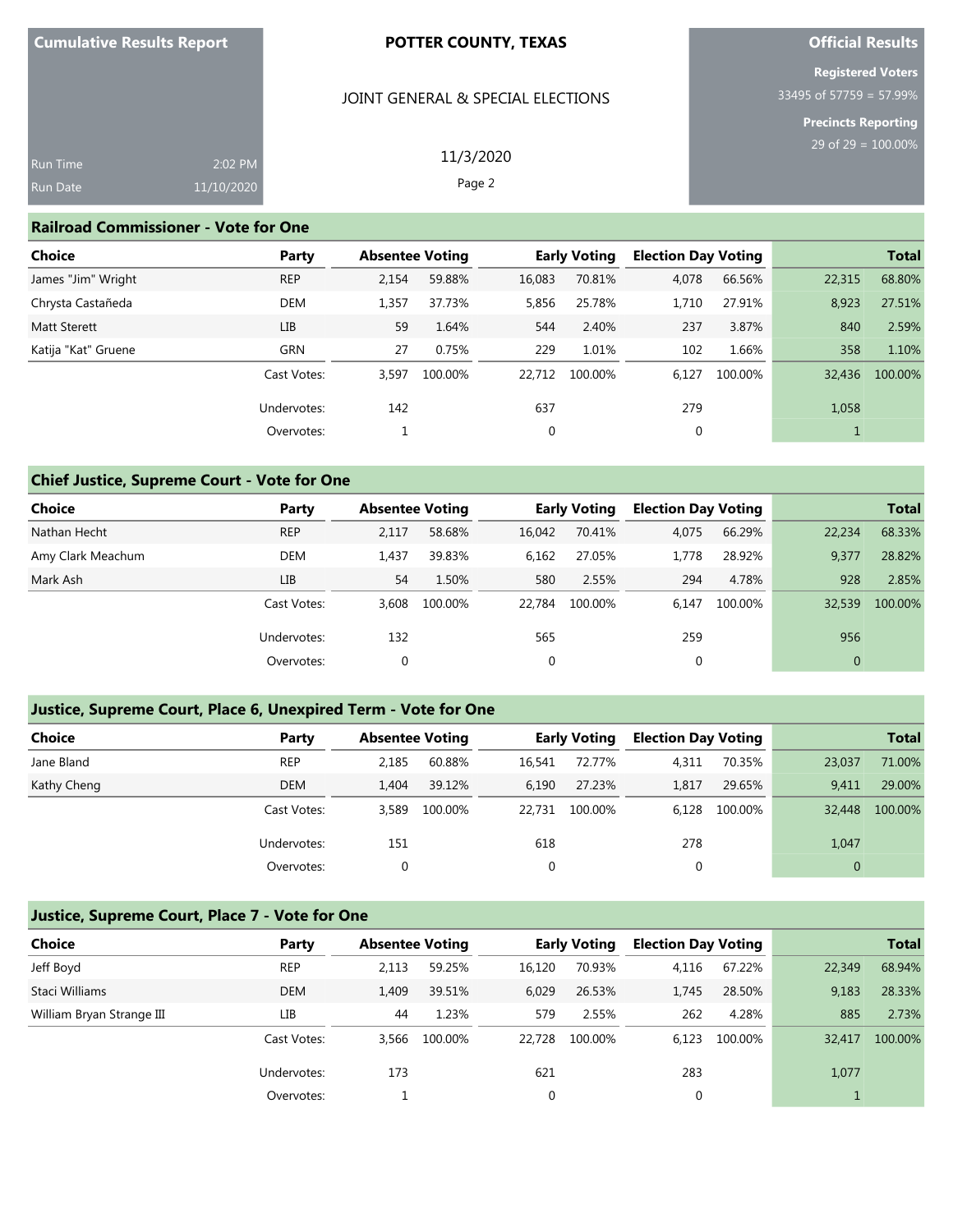| <b>Cumulative Results Report</b> |  |
|----------------------------------|--|
|----------------------------------|--|

## JOINT GENERAL & SPECIAL ELECTIONS

# **Official Results**

**Registered Voters** 33495 of 57759 = 57.99%

**Precincts Reporting**

| <b>Run Time</b> | 2:02 PM    | 11/3/2020 |
|-----------------|------------|-----------|
| <b>Run Date</b> | 11/10/2020 | Page 3    |

## **Justice, Supreme Court, Place 8 - Vote for One**

| <b>Choice</b>    | Party       |       | <b>Absentee Voting</b> |        | <b>Early Voting</b> |       | <b>Election Day Voting</b> |        | <b>Total</b> |
|------------------|-------------|-------|------------------------|--------|---------------------|-------|----------------------------|--------|--------------|
| Brett Busby      | <b>REP</b>  | 2.143 | 59.93%                 | 16,150 | 71.29%              | 4,077 | 66.88%                     | 22,370 | 69.20%       |
| Gisela D. Triana | <b>DEM</b>  | 1.372 | 38.37%                 | 5,959  | 26.31%              | 1.763 | 28.92%                     | 9.094  | 28.13%       |
| Tom Oxford       | LIB         | 61    | 1.71%                  | 544    | 2.40%               | 256   | 4.20%                      | 861    | 2.66%        |
|                  | Cast Votes: | 3.576 | 100.00%                | 22.653 | 100.00%             | 6.096 | 100.00%                    | 32,325 | 100.00%      |
|                  | Undervotes: | 161   |                        | 696    |                     | 310   |                            | 1,167  |              |
|                  | Overvotes:  | 3     |                        | 0      |                     | 0     |                            |        |              |

# **Judge, Court of Criminal Appeals, Place 3 - Vote for One**

| <b>Choice</b>           | Party       | <b>Absentee Voting</b> |         |        | <b>Early Voting</b> | <b>Election Day Voting</b> |         |        | <b>Total</b> |
|-------------------------|-------------|------------------------|---------|--------|---------------------|----------------------------|---------|--------|--------------|
| Bert Richardson         | <b>REP</b>  | 2.143                  | 59.96%  | 16.384 | 72.28%              | 4,251                      | 69.69%  | 22,778 | 70.43%       |
| Elizabeth Davis Frizell | <b>DEM</b>  | 1.431                  | 40.04%  | 6.284  | 27.72%              | 1,849                      | 30.31%  | 9.564  | 29.57%       |
|                         | Cast Votes: | 3.574                  | 100.00% | 22.668 | 100.00%             | 6.100                      | 100.00% | 32,342 | 100.00%      |
|                         | Undervotes: | 166                    |         | 681    |                     | 306                        |         | 1,153  |              |
|                         | Overvotes:  | 0                      |         | 0      |                     | υ                          |         |        |              |

## **Judge, Court of Criminal Appeals, Place 4 - Vote for One**

| Choice              | Party       |       | <b>Absentee Voting</b> |        | <b>Early Voting</b> |       | <b>Election Day Voting</b> |        | <b>Total</b> |
|---------------------|-------------|-------|------------------------|--------|---------------------|-------|----------------------------|--------|--------------|
| Kevin Patrick Yeary | <b>REP</b>  | 2.144 | 60.06%                 | 16,501 | 72.89%              | 4,290 | 70.52%                     | 22,935 | 71.03%       |
| Tina Clinton        | <b>DEM</b>  | 1.426 | 39.94%                 | 6,137  | 27.11%              | 1.793 | 29.48%                     | 9.356  | 28.97%       |
|                     | Cast Votes: | 3.570 | 100.00%                | 22.638 | 100.00%             | 6.083 | 100.00%                    | 32,291 | 100.00%      |
|                     | Undervotes: | 168   |                        | 711    |                     | 323   |                            | 1,202  |              |
|                     | Overvotes:  |       |                        | 0      |                     |       |                            |        |              |

## **Judge, Court of Criminal Appeals, Place 9 - Vote for One**

| <b>Choice</b>      | Party       | <b>Absentee Voting</b> |         |        | <b>Early Voting</b> | <b>Election Day Voting</b> |         |              | <b>Total</b> |
|--------------------|-------------|------------------------|---------|--------|---------------------|----------------------------|---------|--------------|--------------|
| David Newell       | <b>REP</b>  | 2.166                  | 60.84%  | 16.498 | 73.02%              | 4,275                      | 70.47%  | 22,939       | 71.19%       |
| Brandon Birmingham | <b>DEM</b>  | 1.394                  | 39.16%  | 6.096  | 26.98%              | 1.791                      | 29.53%  | 9,281        | 28.81%       |
|                    | Cast Votes: | 3.560                  | 100.00% | 22.594 | 100.00%             | 6.066                      | 100.00% | 32,220       | 100.00%      |
|                    | Undervotes: | 180                    |         | 755    |                     | 340                        |         | 1,275        |              |
|                    | Overvotes:  |                        |         | 0      |                     |                            |         | $\mathbf{0}$ |              |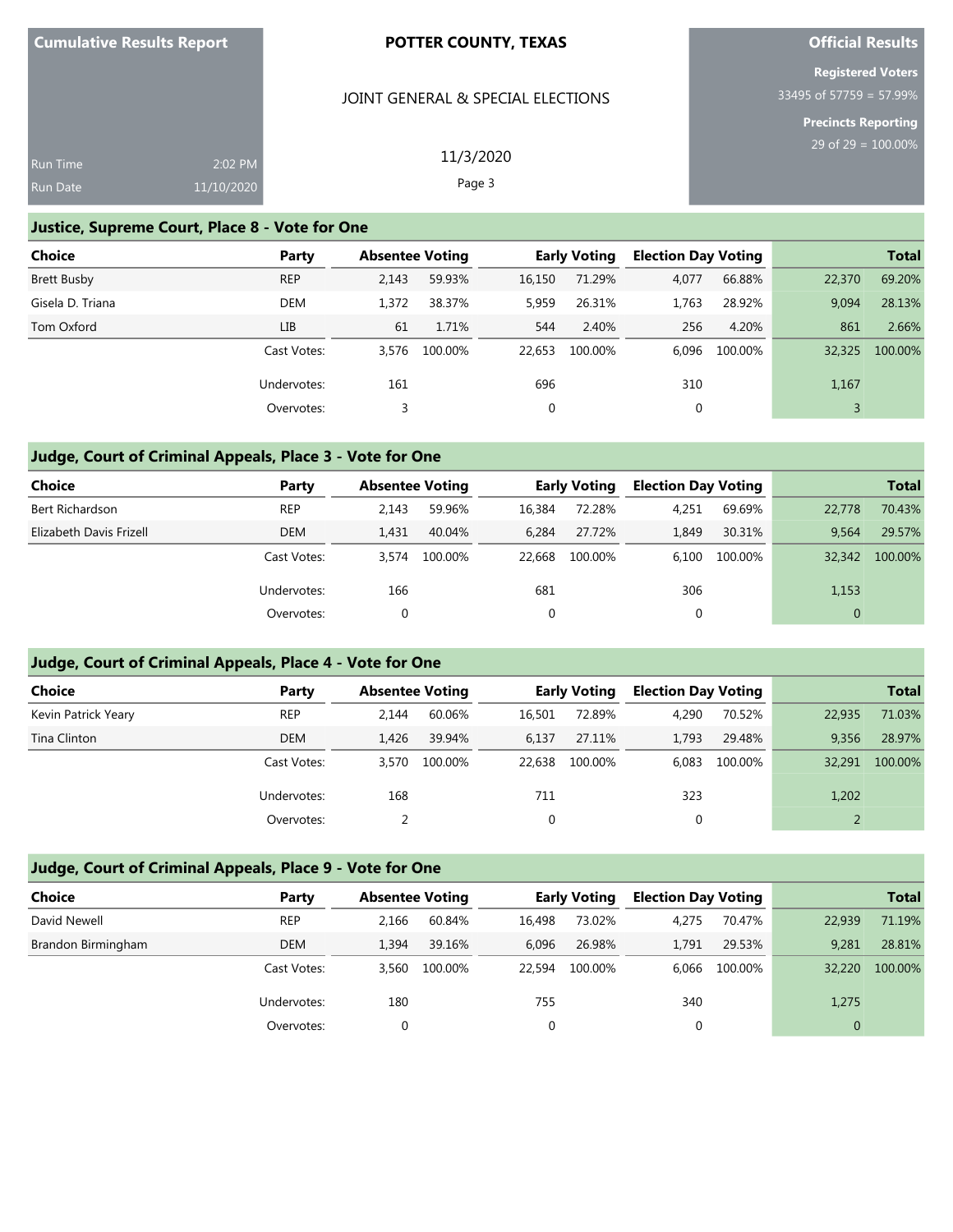#### JOINT GENERAL & SPECIAL ELECTIONS

**Official Results**

**Registered Voters** 33495 of 57759 = 57.99%

> **Precincts Reporting**  $0.00\%$

## **Member, State Board of Education, District 15 - Vote for One**

| <b>Choice</b>   | Party       | <b>Absentee Voting</b> |         | <b>Early Voting</b> |         | <b>Election Day Voting</b> |         |          | <b>Total</b> |
|-----------------|-------------|------------------------|---------|---------------------|---------|----------------------------|---------|----------|--------------|
| Jay Johnson     | <b>REP</b>  | 2.116                  | 59.61%  | 16.265              | 71.85%  | 4,225                      | 69.27%  | 22,606   | 70.02%       |
| John Betancourt | <b>DEM</b>  | 1.434                  | 40.39%  | 6,372               | 28.15%  | 1.874                      | 30.73%  | 9.680    | 29.98%       |
|                 | Cast Votes: | 3.550                  | 100.00% | 22.637              | 100.00% | 6.099                      | 100.00% | 32,286   | 100.00%      |
|                 | Undervotes: | 190                    |         | 712                 |         | 307                        |         | 1,209    |              |
|                 | Overvotes:  |                        |         |                     |         | 0                          |         | $\Omega$ |              |

#### **State Representative, District 87 - Vote for One**

| Choice     | Party       |       | <b>Absentee Voting</b> |        | <b>Early Voting</b> |       | <b>Election Day Voting</b> |          | <b>Total</b> |
|------------|-------------|-------|------------------------|--------|---------------------|-------|----------------------------|----------|--------------|
| Four Price | <b>REP</b>  | 2.627 | 100.00%                | 19.179 | 100.00%             |       | 5,198 100.00%              | 27,004   | 100.00%      |
|            | Cast Votes: | 2.627 | 100.00%                | 19,179 | 100.00%             |       | 5,198 100.00%              | 27,004   | 100.00%      |
|            | Undervotes: | 1,113 |                        | 4,170  |                     | 1,208 |                            | 6,491    |              |
|            | Overvotes:  |       |                        | 0      |                     |       |                            | $\Omega$ |              |

#### **Chief Justice, 7th Court of Appeals District - Vote for One**

| <b>Choice</b> | Party       | <b>Absentee Voting</b> |         | <b>Early Voting</b> |         | <b>Election Day Voting</b> |               |        | <b>Total</b> |
|---------------|-------------|------------------------|---------|---------------------|---------|----------------------------|---------------|--------|--------------|
| Brian Quinn   | <b>REP</b>  | 2.669                  | 100.00% | 18,746              | 100.00% |                            | 5,106 100.00% | 26,521 | 100.00%      |
|               | Cast Votes: | 2.669                  | 100.00% | 18.746              | 100.00% |                            | 5,106 100.00% | 26,521 | 100.00%      |
|               | Undervotes: | 1.071                  |         | 4,603               |         | 1,300                      |               | 6,974  |              |
|               | Overvotes:  |                        |         |                     |         |                            |               | 0      |              |

### **Justice, 7th Court of Appeals District, Place 4, Unexpired Term - Vote for One**

| <b>Choice</b> | Party       |       | <b>Absentee Voting</b> |        | <b>Early Voting</b> |       | <b>Election Day Voting</b> |          | <b>Total</b> |
|---------------|-------------|-------|------------------------|--------|---------------------|-------|----------------------------|----------|--------------|
| Larry Doss    | <b>REP</b>  | 2.662 | 100.00%                | 18,571 | 100.00%             | 5.037 | 100.00%                    | 26,270   | 100.00%      |
|               | Cast Votes: | 2.662 | 100.00%                | 18,571 | 100.00%             | 5,037 | 100.00%                    | 26,270   | 100.00%      |
|               | Undervotes: | 1,078 |                        | 4,778  |                     | 1,369 |                            | 7,225    |              |
|               | Overvotes:  |       |                        |        |                     |       |                            | $\Omega$ |              |

## **District Judge, 108th Judicial District - Vote for One**

| Choice        | Party       | <b>Absentee Voting</b> |         |        | <b>Early Voting</b> |       | <b>Election Day Voting</b> |        | <b>Total</b> |
|---------------|-------------|------------------------|---------|--------|---------------------|-------|----------------------------|--------|--------------|
| Doug Woodburn | <b>REP</b>  | 2.474                  | 100.00% | 18,684 | 100.00%             |       | 5,052 100.00%              | 26,210 | 100.00%      |
|               | Cast Votes: | 2.474                  | 100.00% | 18.684 | 100.00%             |       | 5,052 100.00%              | 26,210 | 100.00%      |
|               | Undervotes: | 1,266                  |         | 4,665  |                     | 1,354 |                            | 7,285  |              |
|               | Overvotes:  |                        |         |        |                     |       |                            | 0      |              |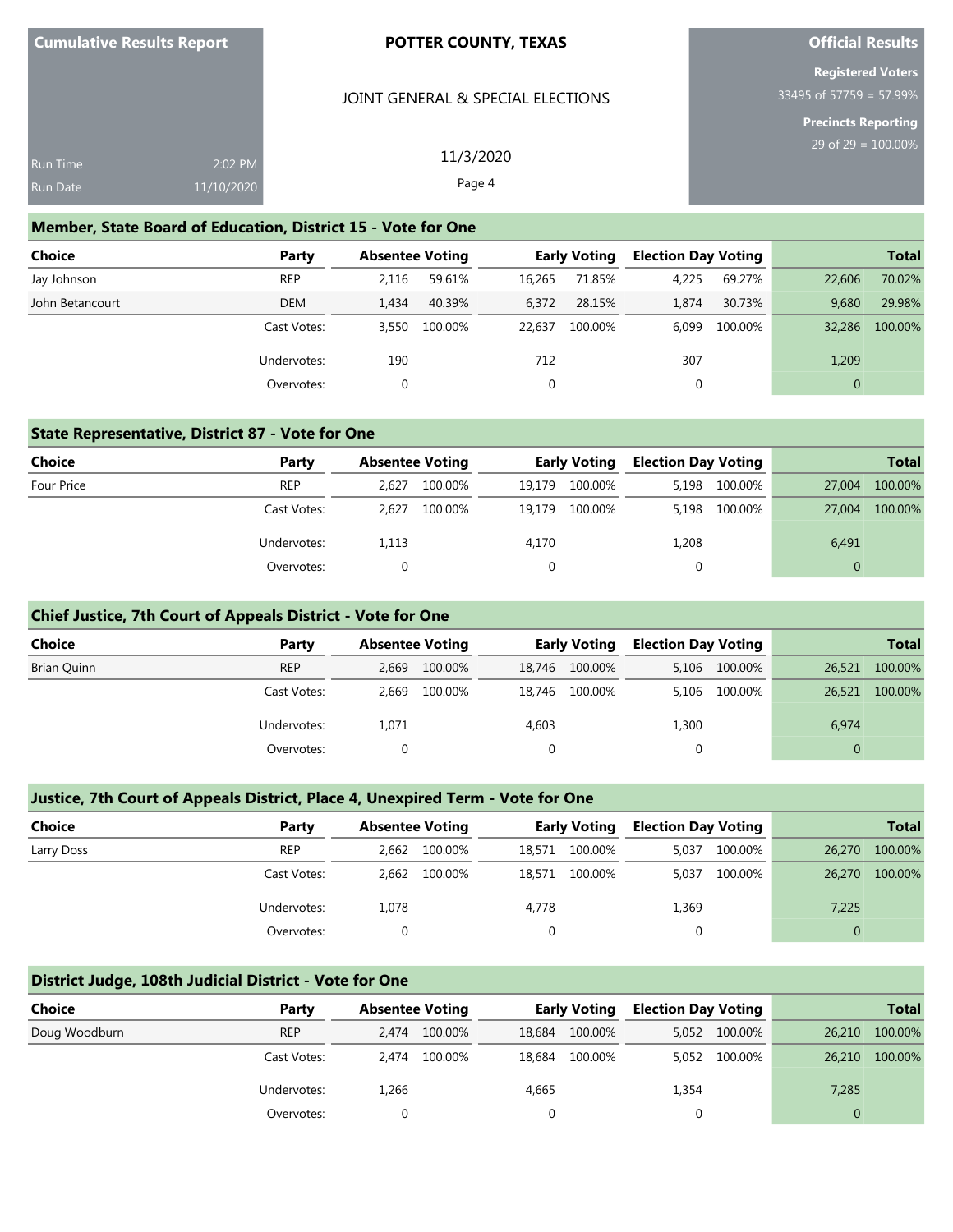#### JOINT GENERAL & SPECIAL ELECTIONS

11/3/2020 Page 5

## **Official Results**

**Registered Voters** 33495 of 57759 = 57.99%

**Precincts Reporting**

| <b>Run Time</b> | $2:02$ PM  |
|-----------------|------------|
| Run Date        | 11/10/2020 |

### **District Attorney, 47th Judicial District - Vote for One**

| <b>Choice</b>   | Party       | <b>Absentee Voting</b> |         | <b>Early Voting</b> |         | <b>Election Day Voting</b> |         |          | <b>Total</b> |
|-----------------|-------------|------------------------|---------|---------------------|---------|----------------------------|---------|----------|--------------|
| Randall C. Sims | <b>REP</b>  | 2.476                  | 100.00% | 18,507              | 100.00% | 5.029                      | 100.00% | 26,012   | 100.00%      |
|                 | Cast Votes: | 2.476                  | 100.00% | 18,507              | 100.00% | 5.029                      | 100.00% | 26,012   | 100.00%      |
|                 | Undervotes: | 1,264                  |         | 4,842               |         | 1,377                      |         | 7,483    |              |
|                 | Overvotes:  |                        |         |                     |         |                            |         | $\Omega$ |              |

## **County Attorney - Vote for One**

| <b>Choice</b>      | Party       | <b>Absentee Voting</b> |         |        | <b>Early Voting</b> | <b>Election Day Voting</b> |         |        | <b>Total</b> |
|--------------------|-------------|------------------------|---------|--------|---------------------|----------------------------|---------|--------|--------------|
| Scott Brumley      | <b>REP</b>  | 1.976                  | 61.69%  | 16,500 | 73.25%              | 4,264                      | 70.32%  | 22.740 | 71.52%       |
| Ryan Patrick Brown | <b>DEM</b>  | 1.227                  | 38.31%  | 6,027  | 26.75%              | 1,800                      | 29.68%  | 9.054  | 28.48%       |
|                    | Cast Votes: | 3.203                  | 100.00% | 22.527 | 100.00%             | 6.064                      | 100.00% | 31,794 | 100.00%      |
|                    | Undervotes: | 534                    |         | 822    |                     | 342                        |         | 1,698  |              |
|                    | Overvotes:  |                        |         | 0      |                     | 0                          |         |        |              |

## **Sheriff - Vote for One**

| <b>Choice</b> | Party       |       | <b>Absentee Voting</b> |        | <b>Early Voting</b> |       | <b>Election Day Voting</b> |          | <b>Total</b> |
|---------------|-------------|-------|------------------------|--------|---------------------|-------|----------------------------|----------|--------------|
| Brian Thomas  | <b>REP</b>  | 2.543 | 100.00%                | 18,930 | 100.00%             |       | 5,102 100.00%              | 26,575   | 100.00%      |
|               | Cast Votes: | 2.543 | 100.00%                | 18,930 | 100.00%             |       | 5,102 100.00%              | 26,575   | 100.00%      |
|               | Undervotes: | 1.197 |                        | 4,419  |                     | 1,304 |                            | 6,920    |              |
|               | Overvotes:  |       |                        |        |                     |       |                            | $\Omega$ |              |

### **County Tax Assessor-Collector - Vote for One**

| <b>Choice</b> | Party       |       | <b>Absentee Voting</b> |        | <b>Early Voting</b> |       | <b>Election Day Voting</b> |        | <b>Total</b> |
|---------------|-------------|-------|------------------------|--------|---------------------|-------|----------------------------|--------|--------------|
| Sherri Aylor  | <b>REP</b>  | 2.516 | 100.00%                | 18,818 | 100.00%             |       | 5,066 100.00%              | 26,400 | 100.00%      |
|               | Cast Votes: | 2.516 | 100.00%                | 18,818 | 100.00%             |       | 5,066 100.00%              | 26,400 | 100.00%      |
|               | Undervotes: | 1.224 |                        | 4,531  |                     | 1,340 |                            | 7,095  |              |
|               | Overvotes:  |       |                        |        |                     |       |                            |        |              |

## **County Commissioner, Precinct No. 1 - Vote for One**

| <b>Choice</b>   | Party       |     | <b>Absentee Voting</b> |       | <b>Early Voting</b> |     | <b>Election Day Voting</b> |       | <b>Total</b> |
|-----------------|-------------|-----|------------------------|-------|---------------------|-----|----------------------------|-------|--------------|
| H.R. Sgt. Kelly | <b>REP</b>  | 946 | 100.00%                | 6.420 | 100.00%             |     | 1,390 100.00%              | 8.756 | 100.00%      |
|                 | Cast Votes: | 946 | 100.00%                | 6.420 | 100.00%             |     | 1,390 100.00%              | 8,756 | 100.00%      |
|                 | Undervotes: | 476 |                        | 1,528 |                     | 316 |                            | 2,320 |              |
|                 | Overvotes:  |     |                        |       |                     |     |                            |       |              |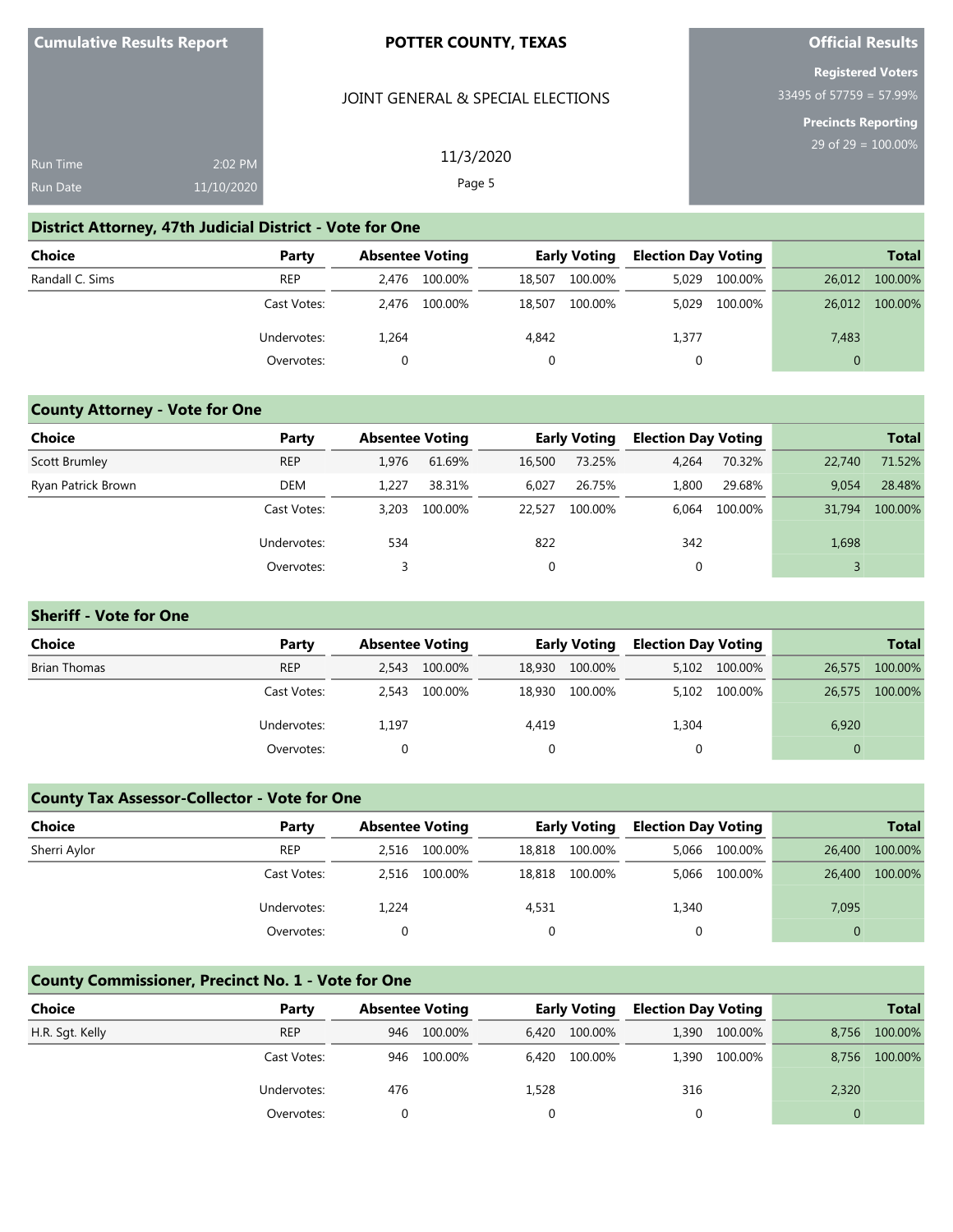## JOINT GENERAL & SPECIAL ELECTIONS

11/3/2020 Page 6

## **Official Results**

**Registered Voters** 33495 of 57759 = 57.99%

**Precincts Reporting**

| <b>Run Time</b> | $2:02$ PM  |
|-----------------|------------|
| <b>Run Date</b> | 11/10/2020 |

### **County Commissioner, Precinct No. 3 - Vote for One**

| Choice      | Party       | <b>Absentee Voting</b> |         | <b>Early Voting</b> |         | <b>Election Day Voting</b> |         |          | <b>Total</b> |
|-------------|-------------|------------------------|---------|---------------------|---------|----------------------------|---------|----------|--------------|
| John Coffee | <b>REP</b>  | 953                    | 100.00% | 8.314               | 100.00% | 2.129                      | 100.00% | 11,396   | 100.00%      |
|             | Cast Votes: | 953                    | 100.00% | 8.314               | 100.00% | 2.129                      | 100.00% | 11,396   | 100.00%      |
|             | Undervotes: | 378                    |         | 1,036               |         | 206                        |         | 1,620    |              |
|             | Overvotes:  |                        |         |                     |         | 0                          |         | $\Omega$ |              |

#### **Constable, Precinct No. 1 - Vote for One**

| <b>Choice</b> | Party       | <b>Absentee Voting</b> |         | <b>Early Voting</b> |         | <b>Election Day Voting</b> |         |          | <b>Total</b> |
|---------------|-------------|------------------------|---------|---------------------|---------|----------------------------|---------|----------|--------------|
| Darryl Wertz  | <b>REP</b>  | 929                    | 100.00% | 6,382               | 100.00% | 1,387                      | 100.00% | 8.698    | 100.00%      |
|               | Cast Votes: | 929                    | 100.00% | 6.382               | 100.00% | 1,387                      | 100.00% | 8.698    | 100.00%      |
|               | Undervotes: | 493                    |         | 1,566               |         | 319                        |         | 2,378    |              |
|               | Overvotes:  |                        |         |                     |         |                            |         | $\Omega$ |              |

## **Constable, Precinct No. 2 - Vote for One**

| <b>Choice</b>   | Party       | <b>Absentee Voting</b> |         |       | <b>Early Voting</b> |     | <b>Election Day Voting</b> |          | <b>Total</b> |
|-----------------|-------------|------------------------|---------|-------|---------------------|-----|----------------------------|----------|--------------|
| Georgia Estrada | <b>DEM</b>  | 283                    | 100.00% | 1.872 | 100.00%             | 743 | 100.00%                    | 2.898    | 100.00%      |
|                 | Cast Votes: | 283                    | 100.00% | 1,872 | 100.00%             | 743 | 100.00%                    | 2,898    | 100.00%      |
|                 | Undervotes: | 172                    |         | 1,339 |                     | 398 |                            | 1,909    |              |
|                 | Overvotes:  |                        |         |       |                     | 0   |                            | $\Omega$ |              |

## **Constable, Precinct No. 3 - Vote for One**

| <b>Choice</b> | Party       |     | <b>Absentee Voting</b> |       | <b>Early Voting</b> |       | <b>Election Day Voting</b> | <b>Total</b> |         |
|---------------|-------------|-----|------------------------|-------|---------------------|-------|----------------------------|--------------|---------|
| Chip Parker   | <b>REP</b>  | 947 | 100.00%                | 8,269 | 100.00%             | 2.114 | 100.00%                    | 11,330       | 100.00% |
|               | Cast Votes: | 947 | 100.00%                | 8,269 | 100.00%             | 2.114 | 100.00%                    | 11,330       | 100.00% |
|               | Undervotes: | 384 |                        | 1,081 |                     | 221   |                            | 1,686        |         |
|               | Overvotes:  |     |                        |       |                     |       |                            |              |         |

# **Constable, Precinct No. 4 - Vote for One**

| <b>Choice</b>         | Party       |     | <b>Absentee Voting</b> |          | <b>Early Voting</b> | <b>Election Day Voting</b> |         |       | <b>Total</b> |
|-----------------------|-------------|-----|------------------------|----------|---------------------|----------------------------|---------|-------|--------------|
| Kerry Haney           | <b>REP</b>  | 145 | 29.84%                 | 1.249    | 46.16%              | 505                        | 44.61%  | 1,899 | 43.92%       |
| Idella Thomas-Jackson | <b>DEM</b>  | 341 | 70.16%                 | 1.457    | 53.84%              | 627                        | 55.39%  | 2.425 | 56.08%       |
|                       | Cast Votes: | 486 | 100.00%                | 2.706    | 100.00%             | 1.132                      | 100.00% | 4,324 | 100.00%      |
|                       | Undervotes: | 46  |                        | 134      |                     | 92                         |         | 272   |              |
|                       | Overvotes:  |     |                        | $\Omega$ |                     |                            |         |       |              |